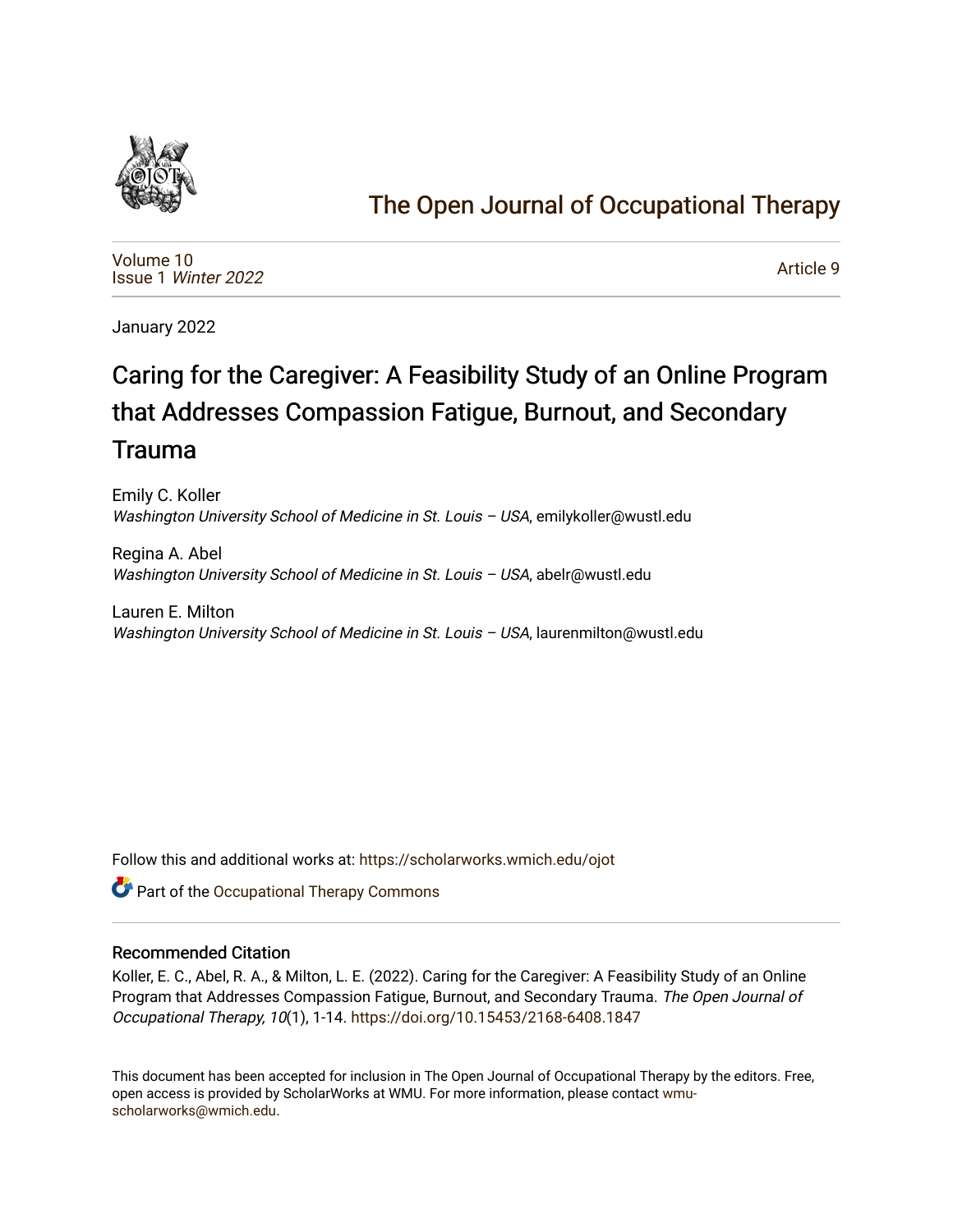## Caring for the Caregiver: A Feasibility Study of an Online Program that Addresses Compassion Fatigue, Burnout, and Secondary Trauma

## Abstract

Background: Informal caregivers are susceptible to compassion fatigue in vicarious response to another's suffering. The purpose of the study was to determine the feasibility of an online program that addresses compassion fatigue, burnout, and secondary traumatic stress in informal caregivers.

Method:The study used a pre-post repeated measures feasibility design. Eighty-six participants were initially recruited. The intervention consisted of a 70-min online program. The participants completed surveys before and after program completion. The number of participants that completed each study phase was recorded to determine feasibility outcomes of acceptability, implementation, and demand. A Wilcoxon signed-rank test was employed to analyze survey results.

Results:Ten participants completed all study phases. Of the participants recruited and consented to participate, 29% completed part of the program, 12% completed all phases, and 70% reported they would recommend the online program. The results of the Wilcoxon signed-rank test revealed that completion of the online program elicited a significant change in secondary traumatic stress-related outcomes.

Conclusion:Findings provided preliminary evidence suggesting that the online program may be a feasible intervention to support informal caregiver mental health. Future efficacy testing of the online program is needed with specific consideration of the COVID-19 pandemic and resulting social isolation impacting mental health.

## Comments

The authors have no conflict of interest to declare, nor financial interest or benefit that has arisen from our research.

## Keywords

informal caregiver, compassion fatigue, burnout, secondary traumatic stress, mental health

## Cover Page Footnote

The authors would like to acknowledge Dr. Chih-Hung Chang, Dr. Betsy Hawkins-Chernof, Mrs. Stephanie Canfield Stinnett, and Dr. Quinn Tyminski for their support of this project, as well as the Program in Occupational Therapy at Washington University School of Medicine in St. Louis, Missouri.

## Credentials Display

Emily C. Koller, B.A.; Dr. Regina A. Abel, PhD; Dr. Lauren E. Milton, OTD, OTR/L

Copyright transfer agreements are not obtained by The Open Journal of Occupational Therapy (OJOT). Reprint permission for this Applied Research should be obtained from the corresponding author(s). Click [here](https://scholarworks.wmich.edu/ojot/policies.html#rights) to view our open access statement regarding user rights and distribution of this Applied Research. DOI: 10.15453/2168-6408.1847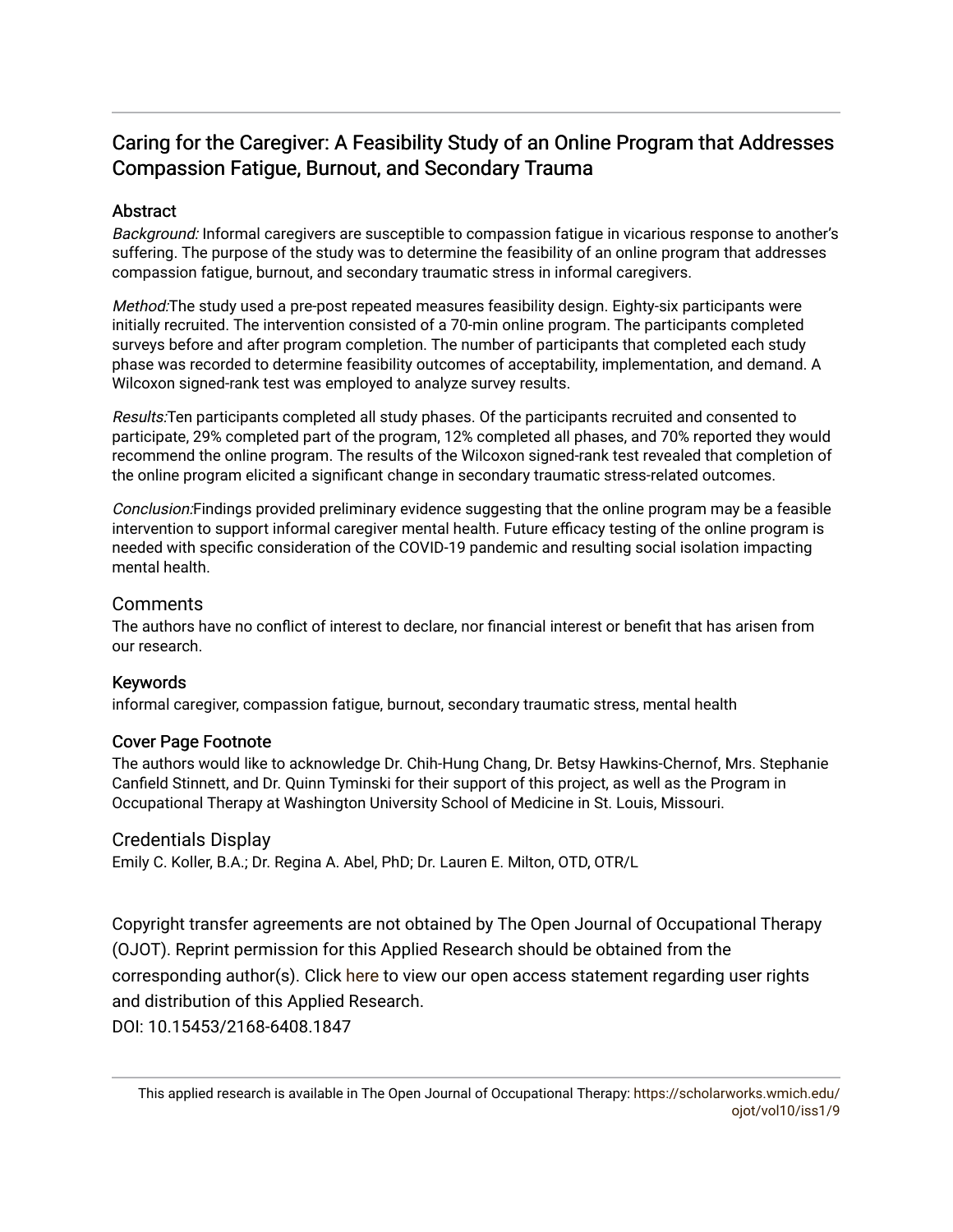#### Caring for the caregiver

Occupational therapy's (OT) role in interpreting the dynamic interaction between a person, the environment, and engagement in occupation transcends physical rehabilitation to influence mental health. Occupational therapists emulate the pillars of the Substance Abuse and Mental Health Services Administration's (SAMHSA) Recovery Model (2012) when providing collaborative, client-centered care. The profession's goal of empowering "resiliency, full participation, health promotion, and a wellness lifestyle" (American Occupational Therapy Association [AOTA], 2016a, para. 2) aligns with SAMHSA's definition of recovery that is nurtured by health and wellness to achieve one's optimal potential (SAMHSA, 2012). Mental health intervention methods involve coping strategies to alleviate mental health symptoms, health awareness strategies to manage and detect changes in chronic condition status, community resources and environmental supports for structural and social assistance, and wellness recovery action plans to anticipate potential triggers of recovery, among many others (AOTA, 2016a). However, all approaches must be rooted in the context of meaningful activity and life pursuits (e.g., activities of daily living, education, work, leisure) in order to amass the collective value of OT.

OT service delivery in mental health is not exclusive to health promotion approaches, nor is it exclusive to individual clients actively presenting with mental health-related disruption. The World Health Organization (WHO, 2002) delineates prevention as a necessary approach, defined as an established system of strategies employed to avert or mitigate the development of mental health symptoms by countering the risk factors affiliated with a mental health disorder (WHO, 2002). Traditional public health paradigms classify prevention as a three-tiered service delivery hierarchy, with primary, secondary, and tertiary stages signifying various points of disease progression and intervention (Centers for Disease Control and Prevention [CDC], 2017; WHO, 2002). Occupational therapists involved in primary efforts, or Tier 1, will direct interventions toward universal mental health promotion and disease prevention for all, regardless of the presence of a mental health disorder. Occupational therapists consulting at Tier 2 and Tier 3 will advance prevention and promotion efforts toward targeted and intensive intervention delivery, respectively (AOTA, 2016b). A growing population of informal caregivers may benefit from OT health promotion and prevention because of heightened risk of mental health disturbances; however, these invisible figures are often neglected regardless of their integral role on the interdisciplinary health care team.

### **Informal Caregiving**

Informal caregivers are defined as family members, close friends, and/or individuals that voluntarily care for a care recipient and supply physical, emotional, medical, and/or financial support without receiving pay (Honea et al., 2008; Shilling et al., 2019). Informal caregiving is an emerging phenomenon that has redefined the time, financial burden, mental capacities, family dynamics, and energy expenditure of individuals across the nation. In the United States, 53 million individuals provided informal care to a child or adult in the last year, equating to 65 billion hr of unpaid work (American Association of Retired Persons [AARP] & National Alliance for Caregivers [NAC], 2020). As informal caregivers assist with the unique needs of their care recipients across the life span, it is likely that they will manage the trajectory of symptoms associated with a chronic or terminal condition. Provision of symptom management can be expressed by helping care recipients complete instrumental and basic activities of daily living, as assistance is frequently provided for grocery shopping, transportation, housekeeping, appointment scheduling, cooking, bill-paying, medication management, bathing/toileting, and more (Associated Press-NORC Center for Public Affairs Research, 2018). Assisting a care recipient with occupations is indeed considered an occupation in itself, evident by the *Occupational Therapy*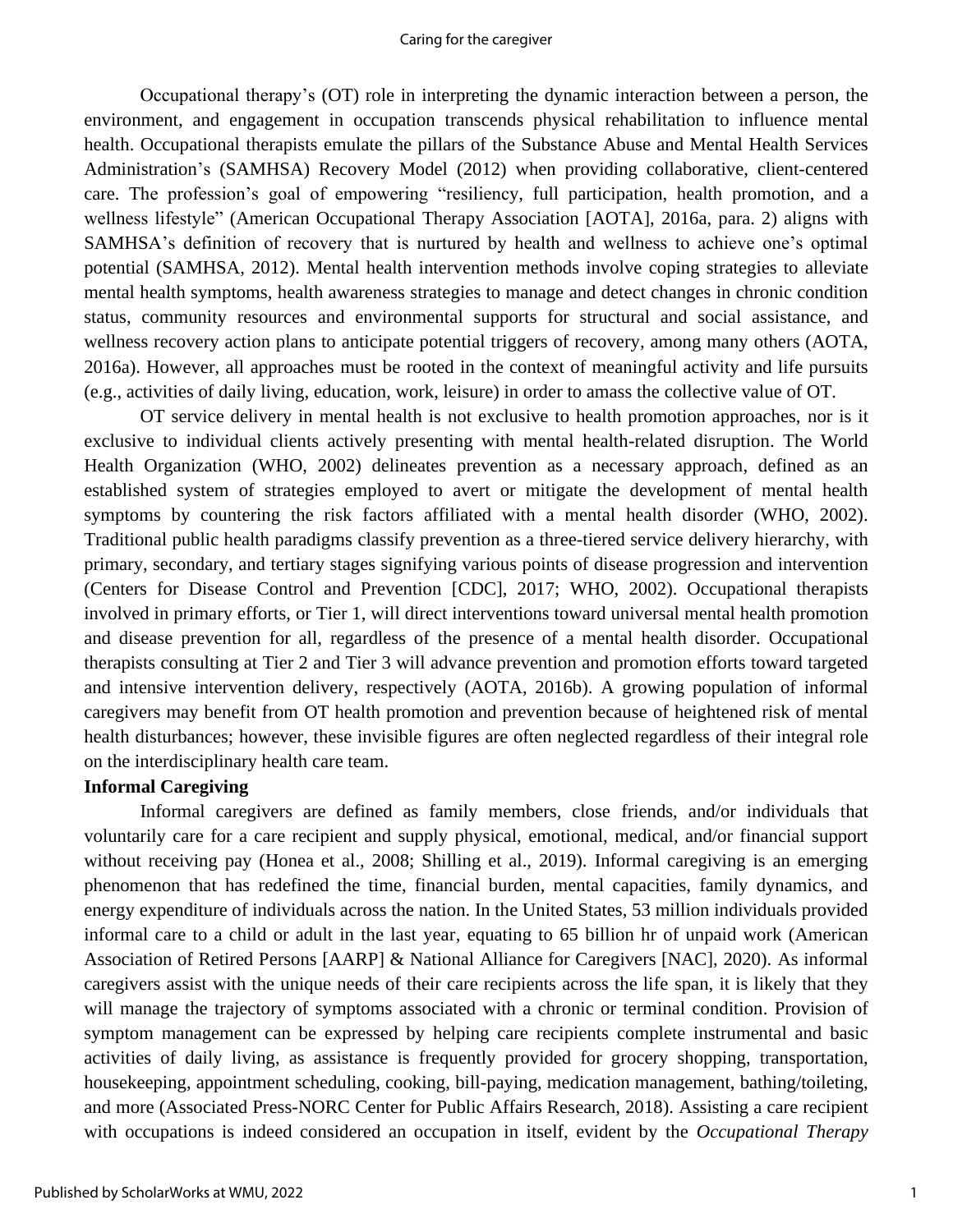*Practice Framework*'s (AOTA, 2020) inclusion of caregiving as a co-occupation with bidirectional participation enacted by both caregiver and care recipient to achieve occupational performance. Such caregiving roles may be accompanied by a sense of altruistic reward, including feelings of selfaccomplishment, satisfaction, personal growth, and augmented reciprocity between caregiver and care recipient (Li & Loke, 2013). However, informal caregivers are often confronted by stressful situations in their own daily management of care that may instigate an emotional response.

## *Caregiver Burden*

Informal caregivers are universally susceptible to the development of caregiver burden, a concept broadly defined as one's subjective evaluation of the situational and "physical, psychological, emotional, social, and/or financial" implications that accompany the caregiving experience (Gérain & Zech, 2019, p. 2). Caregiver burden manifests as somatic sensations of localized pain and muscle fatigue; interoceptive sensations of indigestion and fullness; disrupted sleep quality and patterns; loss of weight and energy expenditure; onsets of anxiety and depression; feelings of hopelessness, guilt, anger, inadequacy, and trauma; among many other expressions (Stenberg et al., 2010). The origins of such reactions may lie in the caregiver's appraisal of caregiving demands as superseding his or her own capabilities (Mosquera et al., 2016). In fact, the Informal Caregiving Integrative Model (Gérain & Zech, 2019) asserts that it is the appraisal of intrinsic caregiving determinants, including sociodemographic status and psychological and physical factors, that interact with the care recipient relationship quality, derived from extrinsic factors of the caregiving setting and social environment, to mediate specific outcomes of burnout. Burnout is defined as a psychological construct composed of emotional exhaustion, depersonalization, and a decreased sense of personal achievement (Maslach et al., 1996). Feelings of depersonalization have ventured outside of burnout to contribute to a contemporary construct, otherwise known as compassion fatigue.

## *Compassion Fatigue*

Compassion fatigue is defined as the physical or emotional stress and exhaustion that develops as a vicarious response to another's suffering (Figley, 1995; Yu et al., 2016). An individual with compassion fatigue may internalize this suffering over time, to the point that the caregiver may become desensitized to another's chronic state of illness, pain, stress, or trauma (Figley, 1995; Figley Institute, 2012; Yu et al., 2016). Symptoms of compassion fatigue commonly present as apathy, empathy imbalance, sleep disruption, reduced energy, behavioral changes, job dissatisfaction, lack of interest in others, reduced colleague communication, and indifference toward self-care (Cross, 2019; Perregrini, 2019; Zajac et al., 2017). While the exact prevalence of compassion fatigue among informal caregivers is unknown, 69% of informal caregivers for adults with cancer reported experiencing distress (Sklenarova et al., 2015). Moreover, 85.6% reported having at least one unfulfilled caregiving need, in which needs pertaining to health service information, followed by psychological and emotional functioning, were more frequently neglected (Sklenarova et al., 2015). Neglect of the described needs, in turn, can negatively impact an informal caregiver's ability to care for others effectively (Pfaff et al., 2017).

## **OT and Informal Caregiving**

OT is distinctly suited to serve the informal caregiving population, particularly through provision of educational programs rooted in mental health prevention and promotion. This is validated as caregivers reported significant increases in self-management, use of healthy habits and routines, stressmanagement, self-confidence, and quality of life, as well as a decrease in caregiver burden following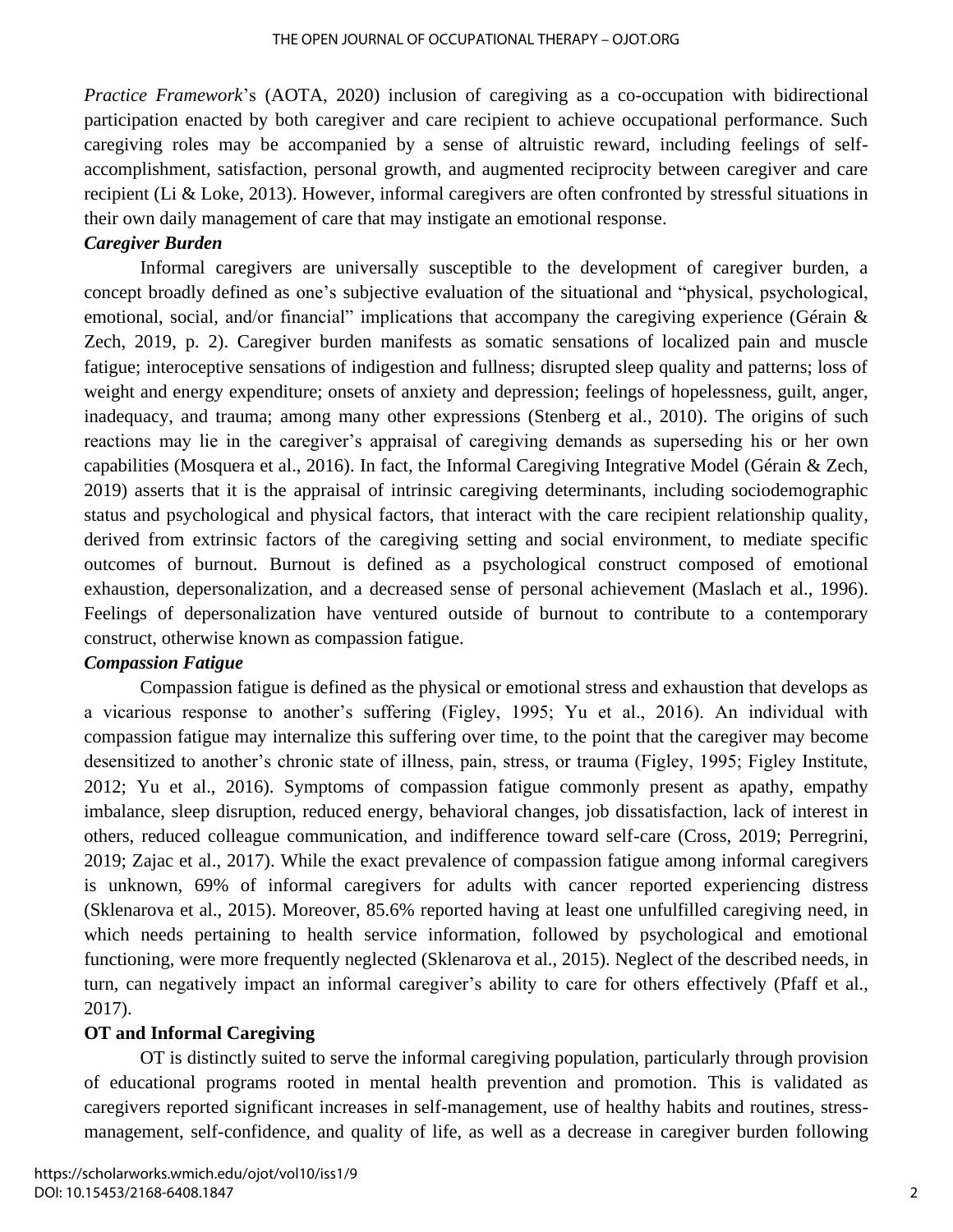program completion (Sehremelis & Wang, 2019). A lifestyle intervention for caregivers of persons with dementia echoes such findings, with

participants reporting improved physical health, mental health, sleep quality, and coping skills upon completing the program (Lu et al., 2018). However, while such programs accentuate self-care, a pillar of OT practice, they do not explicitly educate caregivers on the constructs of burnout, compassion fatigue, and secondary traumatic stress. In fact, there is a paucity of evidence examining the impact of educational programs that address compassion fatigue in the context of health care providers. Such programs involved training in compassion fatigue symptom detection, skill acquisition, prevention, and treatment (Flarity et al., 2013; Pfaff et al., 2017). Findings across the studies revealed significant reductions in secondary traumatic stress, burnout, and clinical stress, as well as increased compassion satisfaction after program completion (Flarity et al., 2013; Pfaff et al., 2017; Potter et al., 2013). However, more research is needed to adequately identify the impact of a predominantly psychoeducational program on those who informally care for others.

The purpose of this study was to determine the feasibility of an online program that addresses compassion fatigue, burnout, and secondary traumatic stress in informal caregivers. The researchers sought to determine feasibility by testing the following hypotheses: (a) The majority of informal caregivers who consent to participate in the study will complete part of the online program ( $\geq$  33%); (b) those who complete the entire online program (100%) will report significant improvements in the ability to detect, be aware of, and implement strategies for compassion fatigue, burnout, and secondary traumatic stress in the post-survey; and (c) those who complete the online program will report perceived demand of the online program for the informal caregiving population. A secondary aim was to improve the understanding of caregiving outcomes related to the offering of online psychoeducational programming. The researchers hypothesized that participants who completed the online program would report improvements with their care recipients in the following: ability to understand their unique needs, preparedness, knowledge of adequate resources, and confidence.

#### **Method**

#### **Participants**

Participants were recruited through a convenience sample of membership affiliation to caregiving groups or pages on Facebook, as well as word-of-mouth referrals by university faculty and local community-based organizations. Inclusion criteria to participate in the study were: at least 18 years of age, English-speaking, and fit the study's definition of informal caregiver (Honea et al., 2008; Shilling et al., 2019). Eighty-six participants were recruited and consented to participate in the present study. Of the 86 who consented, 63 completed the presurvey. Of the 63, 25 participated in 33% of the program, and 16 participated in greater than or equal to 66% of the program. Of those 16, 10 completed the post-survey. The researchers determined that the 53 participants who did not complete all phases of the study would not be a valid representation of implementation feasibility; therefore, these participants were omitted in inferential data analyses (Mulry et al., 2020). The final sample size for quantitative analysis of data was 10 (see Table 1).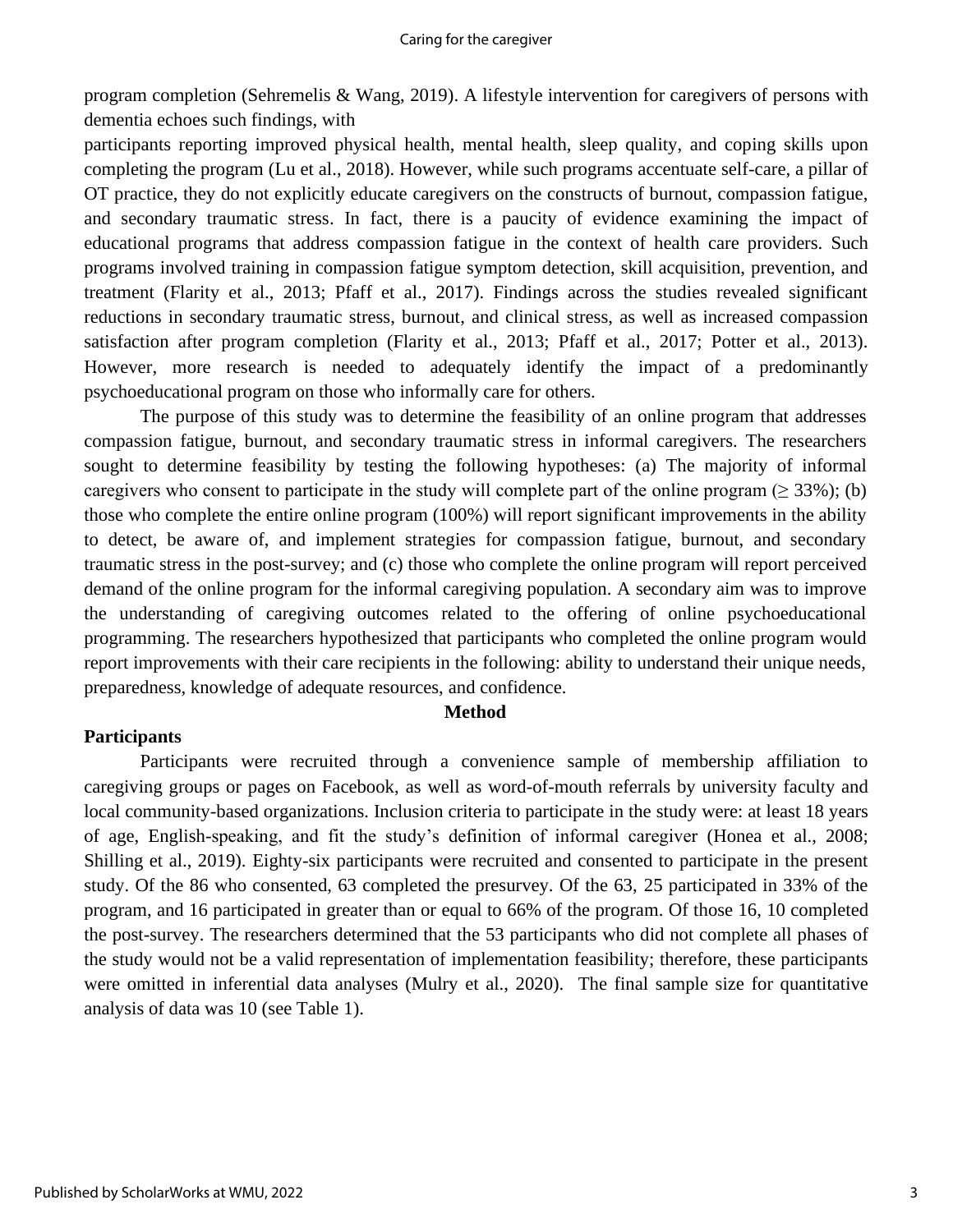#### THE OPEN JOURNAL OF OCCUPATIONAL THERAPY – OJOT.ORG

| $D$ cho $S$ applies by T annopamis $(n-10)$<br>Demographic | n                   | $\frac{0}{0}$        |
|------------------------------------------------------------|---------------------|----------------------|
| Age group (years)                                          |                     |                      |
| $18 - 34$                                                  | $\boldsymbol{0}$    | $\boldsymbol{0}$     |
|                                                            |                     |                      |
| $35 - 49$                                                  | 1                   | 10                   |
| $50 - 64$                                                  | 5                   | 50                   |
| $65 - 74$                                                  | 3                   | 30                   |
| $75+$                                                      | $\mathbf{1}$        | 10                   |
| <b>Gender</b>                                              |                     |                      |
| Female                                                     | 9                   | 90                   |
| Male                                                       |                     | 10                   |
|                                                            | 1                   |                      |
| Gender variant/non-conforming<br><b>Education Level</b>    | $\overline{0}$      | $\theta$             |
|                                                            | $\boldsymbol{0}$    | $\boldsymbol{0}$     |
| Less than high school                                      | $\boldsymbol{0}$    | $\boldsymbol{0}$     |
| High school graduate<br>Some college                       |                     | 20                   |
| Technical school                                           | $\frac{2}{1}$       | 10                   |
|                                                            | 3                   | 30                   |
| College graduate<br>Graduate school                        | $\overline{4}$      | 40                   |
| Length of caregiving (year)                                |                     |                      |
| Less than 1 year                                           | 1                   | 10                   |
| 1 year                                                     | 1                   | 10                   |
| $2-3$ years                                                | 3                   | 30                   |
| 4-5 years                                                  | $\mathbf{1}$        | 10                   |
| 6-7 years                                                  | $\mathbf{1}$        | 10                   |
| 8-9 years                                                  | 1                   | 10                   |
| $10+$ years                                                | $\overline{2}$      | 20                   |
| Amount of care recipient(s)                                |                     |                      |
| 1 recipient                                                | 5                   | 50                   |
| 2 recipients                                               | $\overline{3}$      | 30                   |
| 3 recipients                                               | $\overline{0}$      | $\overline{0}$       |
| $4+$ recipients                                            | $\overline{2}$      | 20                   |
| Age group of care recipient(s)                             |                     |                      |
| Infant $(0-2 \text{ years})$                               | $\boldsymbol{0}$    | $\boldsymbol{0}$     |
| Child $(3-12 \text{ years})$                               | $\boldsymbol{0}$    | $\boldsymbol{0}$     |
| Teenager (13–17 years)                                     | $\boldsymbol{0}$    | $\boldsymbol{0}$     |
| Young adult (18-25 years)                                  | $\boldsymbol{0}$    | 0                    |
| Adult $(26-65 \text{ years})$                              |                     | 10                   |
| Older adult (65+ years)                                    | 9                   | 90                   |
| Conditions of care recipient(s)                            |                     |                      |
| Alzheimer's Disease/dementia                               | $\frac{5}{2}$       | 50                   |
| Stroke                                                     |                     | 20                   |
| Multiple sclerosis                                         | $\overline{0}$      | $\overline{0}$       |
| Arthritis                                                  | 1                   | 10                   |
| Diabetes                                                   | 1                   | 10                   |
| Cancer                                                     | 1                   | 10                   |
| Cardiovascular disease                                     | $\overline{2}$      | 20                   |
| Genetic disorder                                           | $\overline{0}$      | $\boldsymbol{0}$     |
| Spinal cord injury                                         | $\overline{0}$<br>4 | $\overline{0}$       |
| Parkinson's disease                                        | $\overline{0}$      | 40<br>$\overline{0}$ |
| Development/intellectual disability<br>Mental illness      | $\overline{2}$      | 20                   |
| Old age                                                    | $\overline{4}$      | 40                   |
| Other                                                      | $\overline{2}$      | 20                   |
|                                                            |                     |                      |

**Table 1** *Demographics of Participants (n=10)*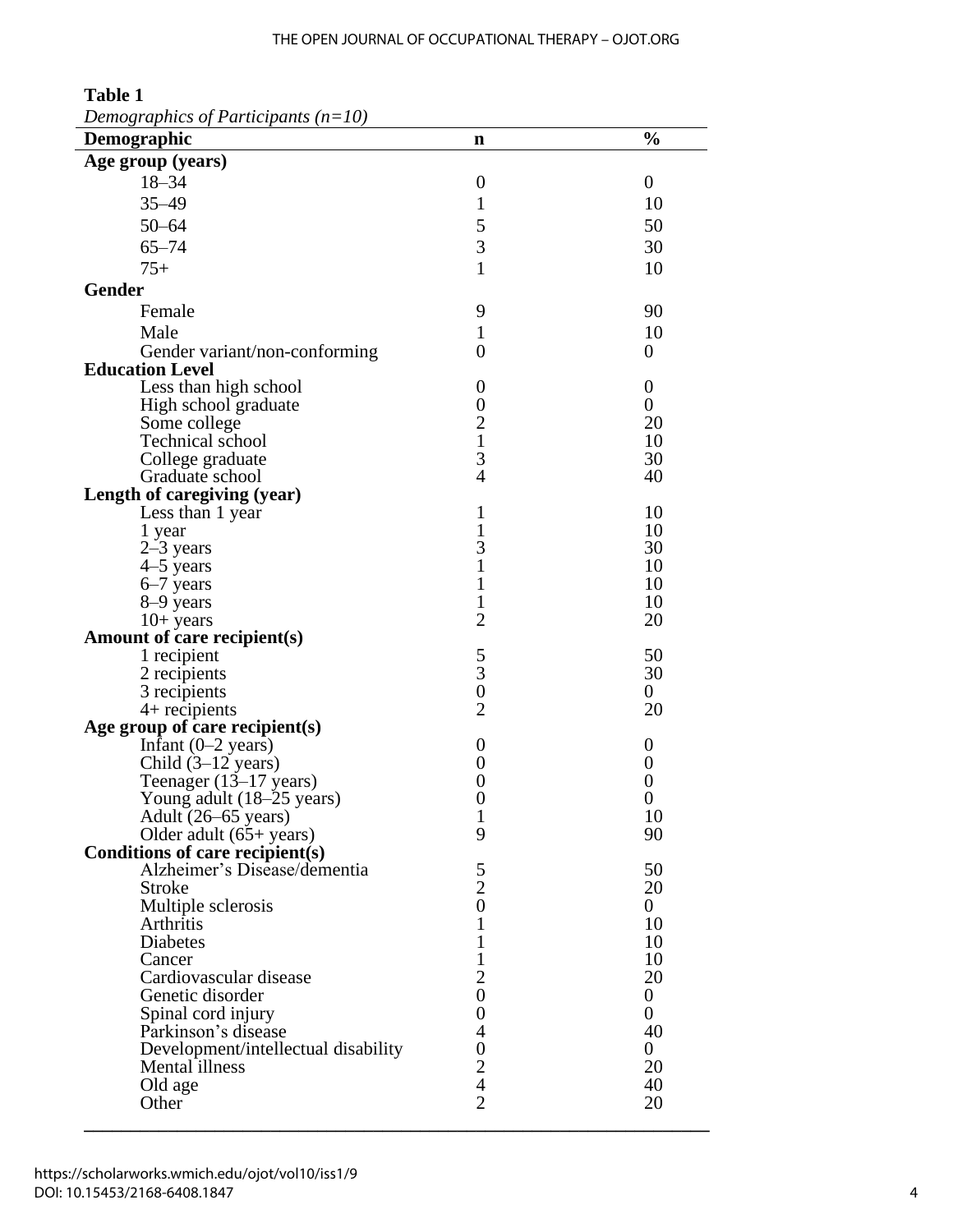## **Procedures**

The researchers used a pre-post repeated measures feasibility design to examine the acceptability, implementation, and demand of the online program. This study design was additionally chosen to determine whether the online program would be appropriate for future efficacy testing with a more robustly powered study design. Thus, a power analysis was not conducted for this study (King et al., 2015). Definitions of and criterions to determine feasibility measures included the following (Bowen et al., 2009):

- Acceptability: the magnitude to which the participants initially appraised the online program as suitable, measured as the number of participants who consented to participate, completed the presurvey, and participated in part ( $\geq$  33%) of the program.
- Implementation: the magnitude to which the online program can be successfully implemented; measured as the number of participants who completed all phases of the study (100%) (Housten et al., 2016).
- Demand for intervention: the magnitude to which the participants reported online program content and materials as useful; measured as the number of participants that recommended the online program to others as assessed in the post-survey.

All study procedures were approved by the university's institutional review board prior to participant recruitment and data collection. Recruitment occurred on a rolling basis from June to September of 2020. Online flyers and textbox entries that contained basic study information and instructions for accessing the presurvey were virtually distributed by the research team to 27 social media groups and pages, and by university faculty and local community-based organizations to informal caregivers of interest. The researchers provided their contact information with the recruitment materials and encouraged the participants to initiate correspondence throughout study processes should questions arise or if in need of guidance.

The presurvey was created with Qualtrics ®, an online data collection software program, and was accessed through an embedded hyperlink in the recruitment information. Eligibility verification and consent to participate occurred at the beginning of the secure, online Qualtrics presurvey. Following consent, the participants confirmed the 18+ years of age criteria by selecting one of two multiple choice options indicative of age status; failure to select the appropriate option resulted in termination of the presurvey and participation in the study. The participants were instructed to provide an email address at the end of the presurvey and were given access to the online program through a second embedded hyperlink. The researchers sent an email to the participants with a disclosed email address approximately two weeks after completing the presurvey that reminded them to complete the online program. The participants were re-provided with the hyperlink to access it; survey responses that did not provide an email address for the purposes of a common identifier and virtual survey distribution were omitted from future data collection and analysis. The participants were next emailed the post-survey beginning in August, approximately three to five weeks from completing the presurvey and following self-reported completion of the online program. The participants were again instructed to provide an email address at the end of the post-survey for the purpose of having an identifier to pair pre and post survey results.

The researchers pursued rigorous techniques to ensure anonymous and confidential data collection and storage. Access to survey responses throughout data collection was password protected and secured through a university-wide site license with Qualtrics. Non-demographic information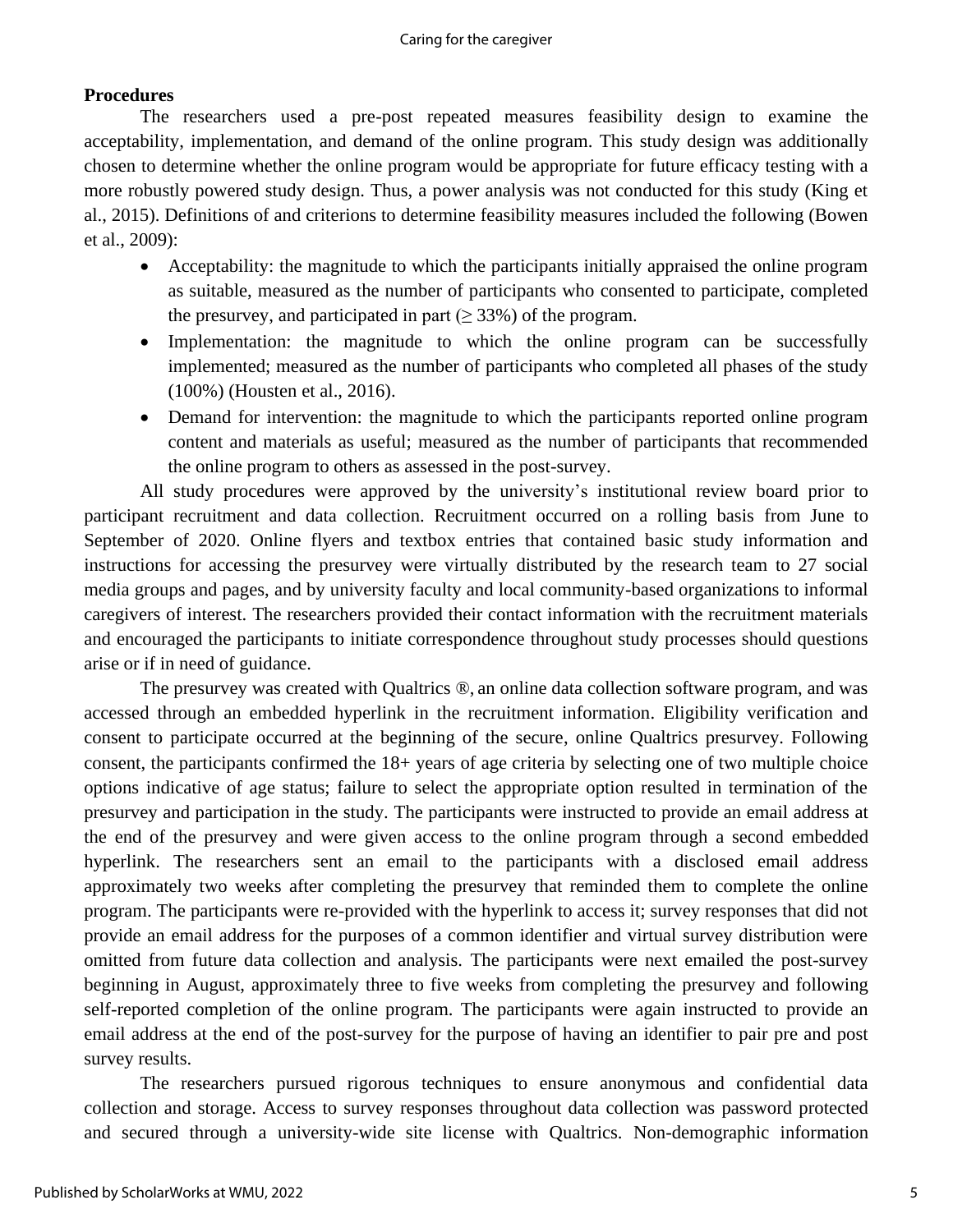obtained from the pre and post surveys was deidentified from the attached email addresses, downloaded from the Qualtrics account of the primary author, and stored on the university's password protected platform for secure "cloud"-like content management. Demographic information was similarly removed of identifiers, downloaded, and stored with access reserved only for members of the research team. Quantitative survey data were then uploaded to be analyzed on the password protected quantitative analysis software, IBM Statistical Product and Service Solutions Statistics (SPSS) – Version 27 (2020), formally known as the Statistical Package for the Social Sciences.

#### **Materials**

The participants were asked to complete a 20-item presurvey on Qualtrics in order to access the online program. The presurvey acquired demographic information and baseline data for the following variables: understanding the unique needs of care recipient; preparedness to support care recipient; having adequate resources to support care recipient; confidence working with care recipient; ability to detect signs of compassion fatigue, burnout, and secondary traumatic stress; awareness of strategies to protect self against compassion fatigue, burnout, and secondary traumatic stress; and ability to implement strategies to protect self against compassion fatigue, burnout, and secondary traumatic stress. Variables were presented as 5-point Likert scale statements, with multiple choice selections ranging from *strongly disagree* to *strongly agree*.

The intervention consisted of a 70-min asynchronous and dynamic online program, entitled "Promoting Mental Wellness for the Informal Caregiver," created by the research team using Prezi (Prezi Inc., 2020), a visually interactive online presentation software. Intervention content involved psychoeducation for three dynamic modules: (a) compassion fatigue, (b) burnout, and (c) secondary traumatic stress. Module navigation was modulated by the Professional Quality of Life Scale – Version 5 (ProQOL; Stamm, 2009–2012). The ProQOL is a 30-item Likert-type scale that measures compassion fatigue, burnout, and secondary traumatic stress within the last 30 days according to self-report. Prior to completing each module, the participants were directed to a Qualtrics survey that contained one of three ProQOL subtests that measured either compassion fatigue, burnout, or secondary traumatic stress. After the participants completed the subtest, they were given a numerical score representative of low, average, or high levels of the construct. The participants were then redirected back to the module to select one of three module pathways that corresponded with their numerical score. This dynamic structure allowed the participants to receive information that was personalized to individual caregiving and mental health needs (see Figure 1). The decision for a dynamic intervention structure was informed by Chang's (2019) Smart Testing and Learning (STL) framework, with intent to use advanced methodology and technology to produce dynamic assessment and tailored education. The participants could access the online program with a computer or tablet device; however, the researchers strongly recommended completion on a PC or laptop for optimal engagement with program content and materials.

Unlike with previous caregiving resources disseminated by national organizations, the mental health and wellness objectives for this program were identified through an occupation-based needs assessment conducted by members of the research team (Abraham et al., 2019). Qualitative needs assessment results yielded gaps among informal caregivers in self-care training and client behavior management (Abraham et al., 2019), two aggregates of health management as a defined occupation in the *Occupational Therapy Practice Framework* (AOTA, 2020) that serve as effective interventions for mental health disturbances (Sehremelis & Wang, 2019). Program development for mental health-related constructs was informed by the Person-Environment-Occupation-Performance Model (Baum et al.,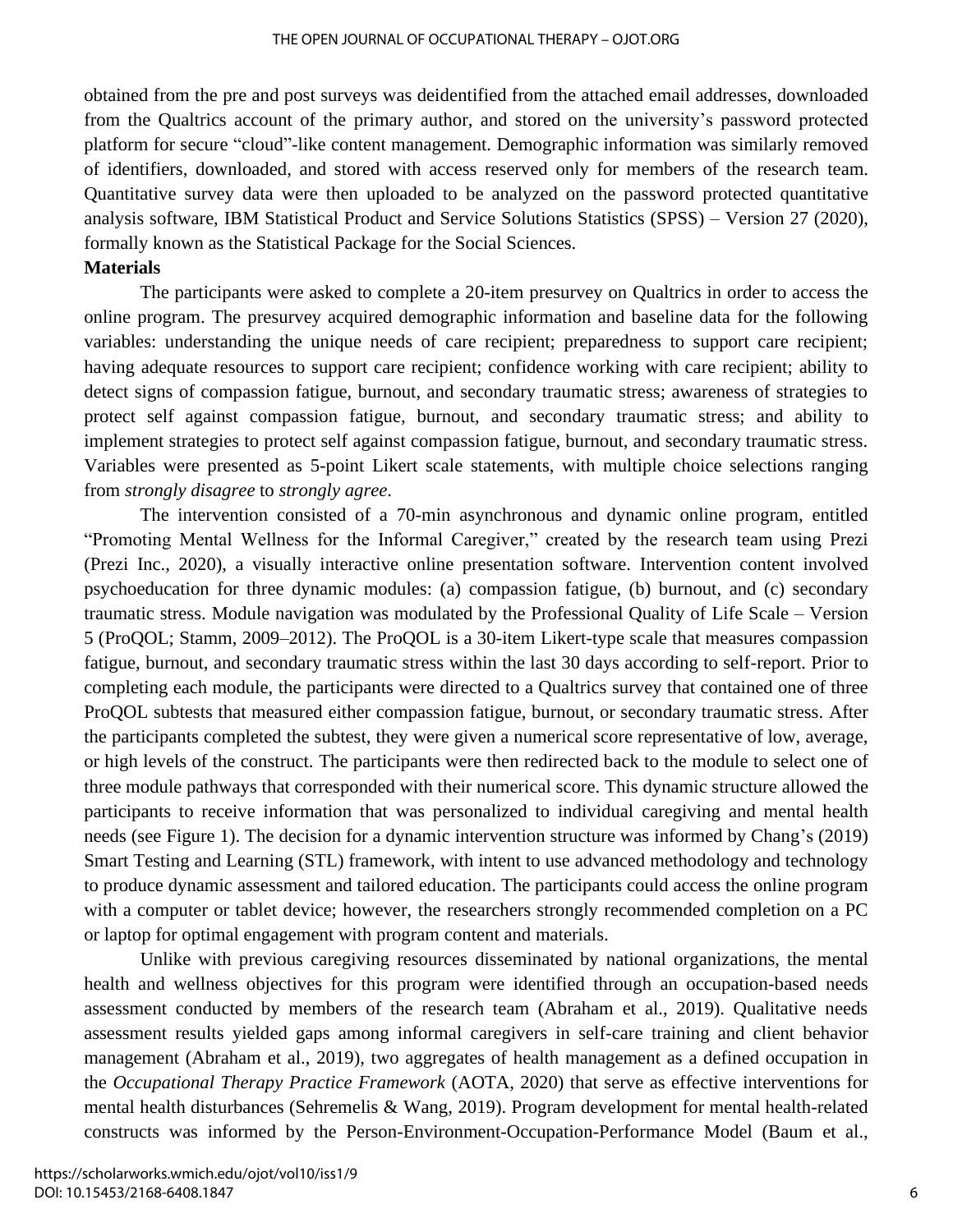#### Caring for the caregiver

2015), in which education and strategy provision addressed both intrinsic factors of mental health and a range of environmental facilitators and barriers. Program content was curated into a 70-min intervention to prevent and/or mitigate information overload among caregivers as described in literature (Kim, 2020). A content expert with specialization in OT and mental health was consulted to review module content throughout processes of intervention creation (see Figure 2).

## **Figure 1**

*Online Program Structure*



*Note.* Numerical scores equate the sum of ProQOL scale items for each subtest of compassion satisfaction, burnout, and secondary traumatic stress. <sup>a</sup>Low level of compassion satisfaction equates high compassion fatigue.

## **Figure 2**

*Online Program Content Involved in Intervention*

| High compassion satisfaction, low burnout, and secondary traumatic stress                          |
|----------------------------------------------------------------------------------------------------|
| Participants will receive information about the following:                                         |
| • Prevention/self-care strategies                                                                  |
| Health promotion<br>$\bullet$                                                                      |
| Education<br>$\bullet$                                                                             |
| Case studies                                                                                       |
| What to do if one starts developing signs or symptoms of compassion fatigue, burnout,<br>$\bullet$ |
| and secondary traumatic stress                                                                     |
| Average compassion satisfaction, burnout, and secondary traumatic stress                           |
| Participants will receive information about the following:                                         |
| Education<br>$\bullet$                                                                             |
| How to prevent further development of signs or symptoms<br>$\bullet$                               |
| Self-care strategies to address current symptoms<br>$\bullet$                                      |
| Case studies<br>$\bullet$                                                                          |
| Advocacy for health and well-being                                                                 |
| Low compassion satisfaction, high burnout, and secondary traumatic stress                          |
| Participants will receive information about the following:                                         |
| Education<br>$\bullet$                                                                             |
| How to prevent further development of signs or symptoms<br>$\bullet$                               |
| Self-care strategies to address current symptoms<br>$\bullet$                                      |
| Case studies<br>$\bullet$                                                                          |
| Advocacy for health and well-being<br>$\bullet$                                                    |
| Grief and grieving<br>$\bullet$                                                                    |
| Additional resources and advice on asking for help                                                 |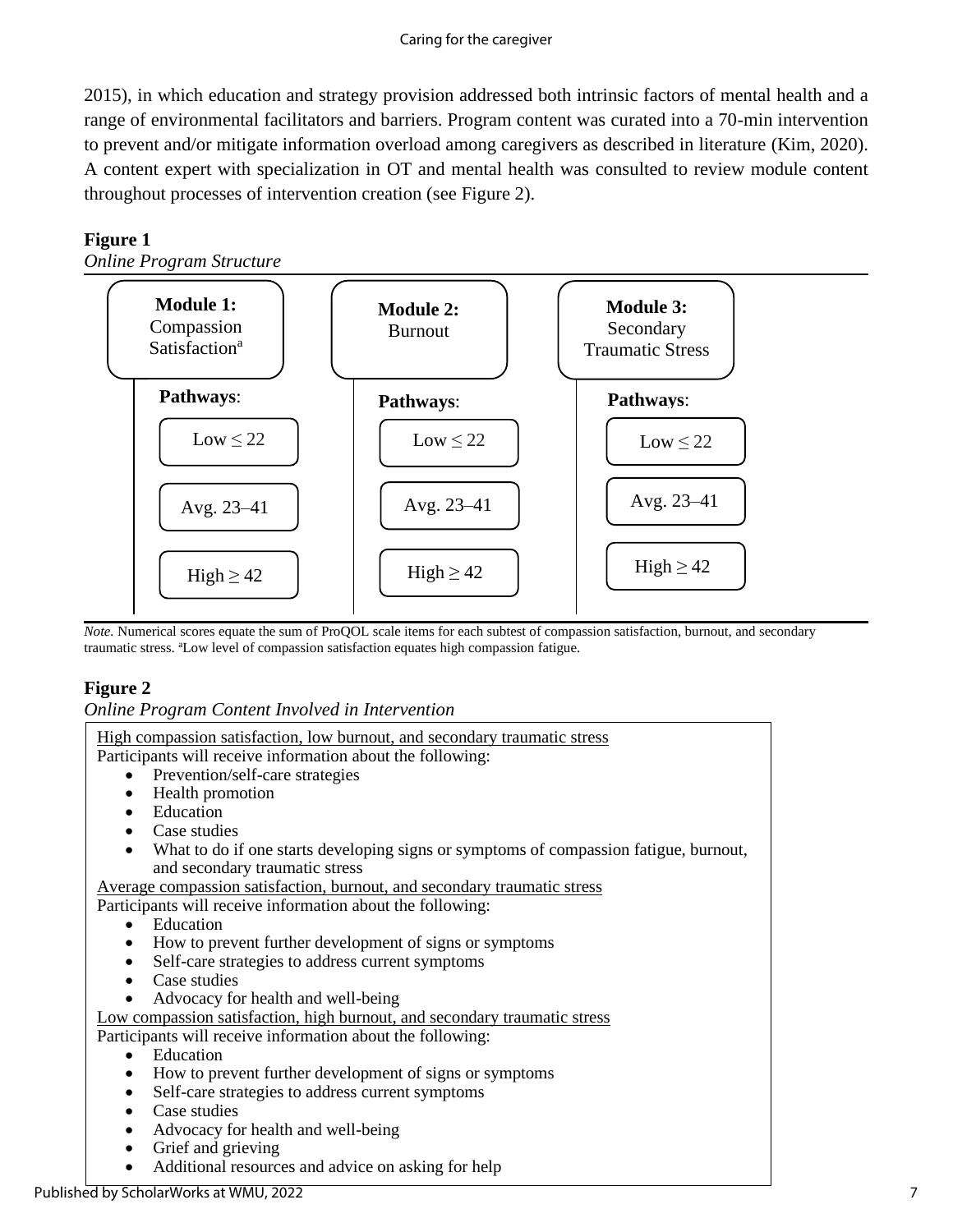The participants were asked to complete a 28–33 item postsurvey following completion of the online program. The postsurvey was created with Qualtrics and contained the same questions as the presurvey with the addition of quality improvement items related to the online program experience. Quality improvement items were presented as Likert scale statements and specifically measured: clarity of the online program instructions, ease of navigation, likelihood of recommending the program to others, and value of program content and features. Textbox entries accompanied several quality improvement items to collect further informal qualitative data.

#### **Data Analysis**

The number of individuals who participated in each phase of the study was recorded. Pre and postsurvey variables were analyzed using SPSS. A Wilcoxon signed-rank test was conducted to compare the direction and amount of ranked mean differences within paired pre and postsurvey results (Portney & Watkins, 2015). Selection of a nonparametric versus parametric statistical procedure resulted from the following statistical assumptions: (a) homogeneity of variance cannot be attained because of limited sample size, and (b) survey data were measured on ordinal Likert-type scales (Portney & Watkins, 2015). Additional descriptive statistics were computed using SPSS to describe the obtained data via frequency distributions and percentage values (Taylor, 2017). A statistician was consulted to validate statistical test selection and analysis post-data collection because of the feasibility study design. While nonparametric methods have less robust power efficiencies, the results of the data analysis of this feasibility study will be used to determine power required for future efficacy testing.

## **Results**

Of the participants who were recruited and consented to participate, 29% completed part of the program, and approximately 12% completed the entire program and post-survey. Moreover, 70% of the participants reported that they were likely or extremely likely to recommend the online program to others. The results from the Wilcoxon signed-rank test further revealed that completion of the online program elicited a significant change in secondary traumatic stress-related outcomes. Specifically, posttest ranks were statistically significantly higher than pretest ranks for the following: ability to detect signs of secondary traumatic stress, awareness of strategies to protect self against secondary traumatic stress, and ability to implement strategies to protect self against secondary traumatic stress. Posttest ranks were statistically significantly lower than pretest ranks for the ability to detect signs of compassion fatigue (see Table 2). No statistically significant changes were found for the following variables as related to their care recipient: understanding their unique needs, preparedness, knowledge of adequate resources, and confidence.

| Results of Wilcoxon Signed-Rank Lest |                |           |                 |           |         |                   |
|--------------------------------------|----------------|-----------|-----------------|-----------|---------|-------------------|
|                                      | <b>Pretest</b> |           | <b>Posttest</b> |           |         |                   |
| <b>Outcome</b>                       | М              | <b>SD</b> | М               | <i>SD</i> | Z       | $Sig. (2-tailed)$ |
| Understanding unique needs           | 4.40           | .699      | 4.10            | .316      | $-1.34$ | .180              |
| Preparedness                         | 4.30           | 2.00      | 4.00            | .471      | 0.00    | 1.00              |
| Adequate resources                   | 3.50           | 1.08      | 3.70            | .823      | $-.816$ | .414              |
| Confidence                           | 4.20           | 1.03      | 3.90            | .316      | $-.816$ | .414              |
| Ability to detect CF                 | 5.50           | 1.43      | 4.10            | .316      | $-2.18$ | $.029*$           |
| Awareness of CF strategies           | 4.60           | 2.95      | 4.10            | .876      | $-.908$ | .364              |
| Ability to implement CF strategies   | 4.20           | 1.48      | 3.80            | 1.14      | $-.954$ | .340              |

#### **Table 2**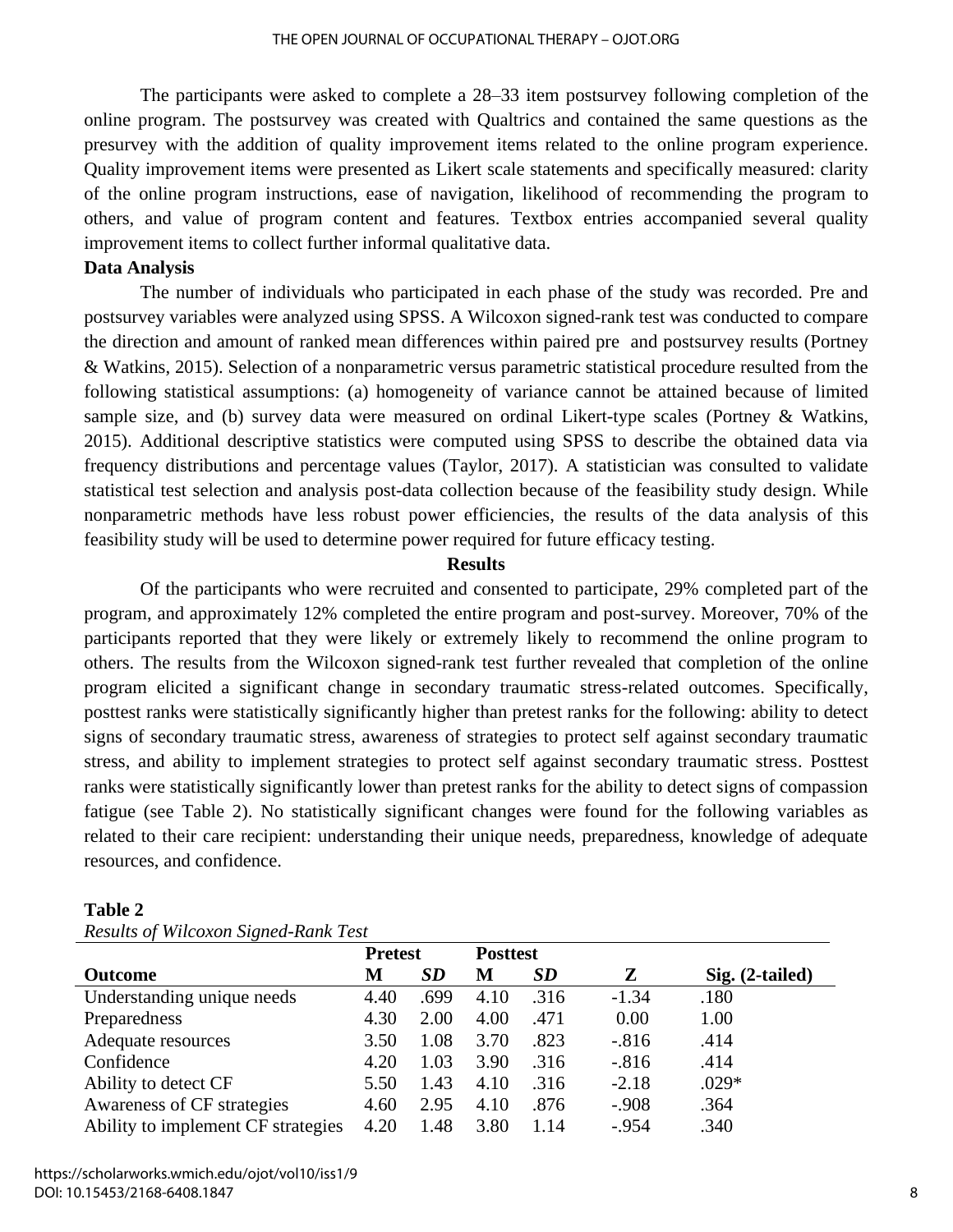#### Caring for the caregiver

|                                          | <b>Pretest</b> |      | <b>Posttest</b> |           |         |                   |
|------------------------------------------|----------------|------|-----------------|-----------|---------|-------------------|
| <b>Outcome</b>                           | М              | SD   | M               | <i>SD</i> | Z       | $Sig. (2-tailed)$ |
| Ability to detect BO                     | 5.00           | 1.89 | 3.90            | .738      | $-1.90$ | .058              |
| Awareness of BO strategies               | 3.80           | 1.93 | 4.00            | .943      | $-.525$ | .599              |
| Ability to implement BO strategies       | 4.20           | 1.48 | 3.60            | .843      | $-1.29$ | .196              |
| Ability to detect STS                    | 2.60           | .843 | 3.60            | .699      | $-2.46$ | $.014*$           |
| Awareness of STS strategies              | 2.40           | 1.08 | 3.80            | .919      | $-2.57$ | $.010*$           |
| Ability to implement STS strategies 2.50 |                | .972 | 3.60            | .966      | $-2.16$ | $.031*$           |

*Note.* \*  $p < .05$ . CF = Compassion Fatigue, BO = Burnout, STS = Secondary Traumatic Stress

### **Discussion**

The current study provides preliminary evidence suggesting that an online psychoeducational program may be a feasible intervention to support informal caregiver mental health. Specifically, while the results of this feasibility study suggest limited acceptability (29%) and implementation (12%) of the online psychoeducational program to support informal caregiver mental health, the participants ranked statistically significant improvements in their ability to detect, be aware of, and implement strategies for secondary traumatic stress. A significant decrease in the ability to detect signs of compassion fatigue following program completion indicates a need to further adapt and/or expound on program content to better support compassion fatigue in caregiving practice. However, the majority of the participants reported perceived demand of the program as a third feasibility measure (70%), implying that the priority population has expressed interested in receiving or intends to use psychoeducation for caregiving needs (Bowen et al., 2009; Housten et al., 2016).

Previous research on secondary traumatic stress may explain the current study's significant findings. The risk of developing secondary traumatic stress is speculated to be higher among those who identify as female, are empathetically inclined, have previously endured personal trauma, and are among working professionals who are socially isolated and insufficiently trained or educated on trauma (National Child Traumatic Stress Network, n.d.). The majority of the participants in our study were female in the middle to older adult age range; as this age group was the most susceptible to social isolation resulting from the COVID-19 pandemic occurring at the time of recruitment (Hwang et al., 2020), it can be inferred that the participants were particularly susceptible toward developing secondary traumatic stress, and likely uneducated on the construct. Thus, provision of targeted caregiver education in the form of an online program explicitly addressing signs and strategies to prevent, manage, and/or mitigate secondary traumatic stress may have addressed gaps in caregiver knowledge and, thus, elucidated the significant improvements found after program completion.

Significant findings for secondary traumatic stress may be further expounded by the public's collective uncertainty or lack of awareness for secondary traumatic stress as a defined and practical construct in contemporary literature. For instance, prior to program completion, the participants may have been unfamiliar with secondary traumatic stress because of its application as a product of vicarious and indirect trauma; as opposed to direct and lived experiences of trauma that initiate the development and maintenance of post-traumatic stress disorder (Figley, 1995). Thus, it is probable that presentations of secondary traumatic stress were experienced by the participants, but likely ignored, misinterpreted as indicators of maladaptive coping, and/or inadequately distinguished from similar constructs of burnout or compassion fatigue (Sartor, 2016; Walker, 2019). As such, it may be implied that delivery of caregiver education raised awareness for secondary traumatic stress and, therefore, significantly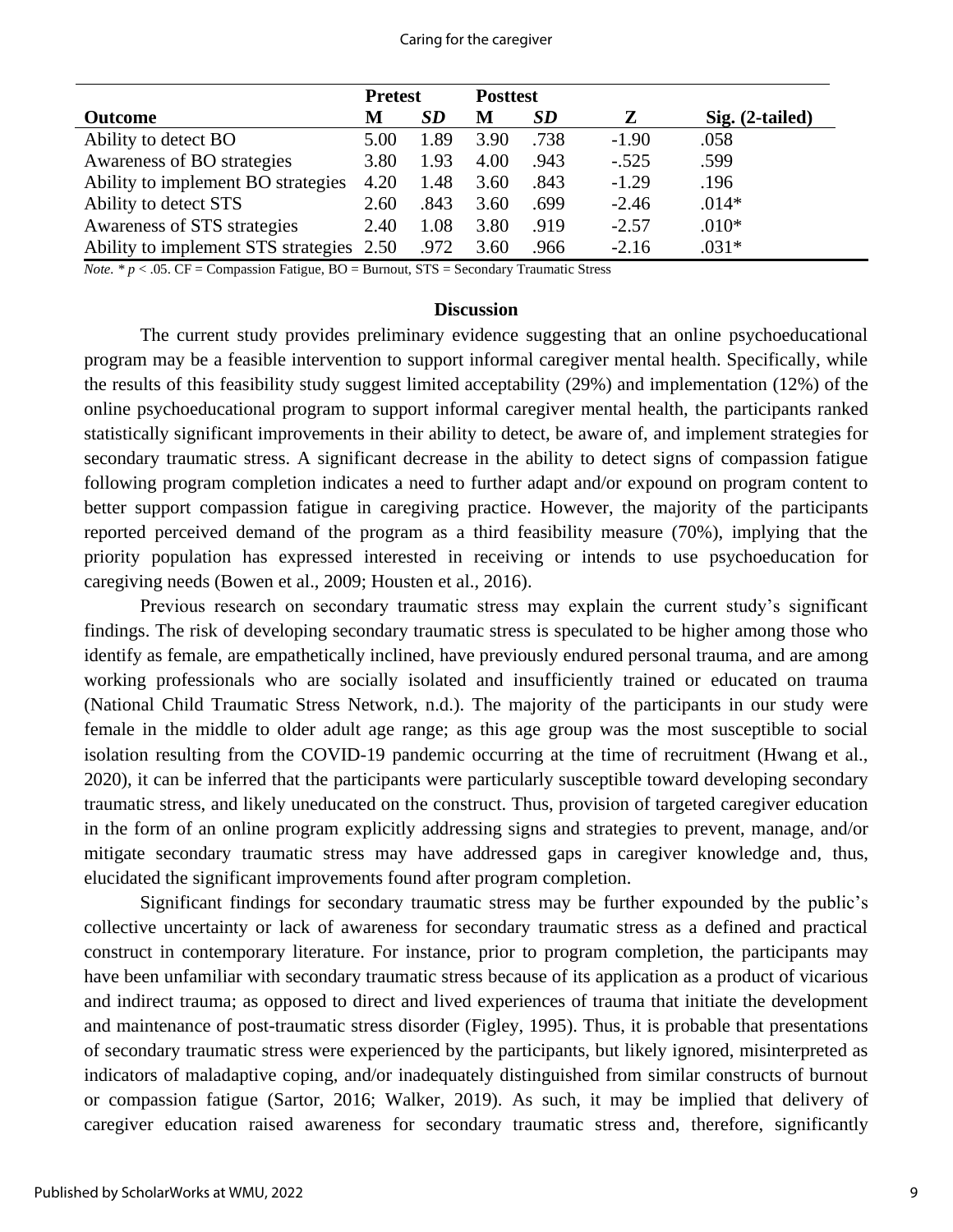improved scores after program completion. However, the subtle nuances differentiating the semantic definitions of compassion fatigue and secondary traumatic stress may also explain the unexpected yet significant reduction in the ability to detect signs of compassion fatigue post program completion.

The researchers further examined the presence of insignificant findings across program outcomes. The reasons pertaining to insignificant findings may involve the complete asynchronous and online delivery of the program hindering the participants' ability to interact with program material on a deeper level that sparks critical learning and understanding. This assertion is validated by current literature; for instance, the delivery of online education can be as efficacious as face-to-face instruction when course curriculum maximizes on the appropriate use of pedagogy (Driscoll et al., 2012), including execution of a mixed-modality curriculum of asynchronous, synchronous, online, and offline components (Rapanta et al., 2020). Although immersing the program in active learning mechanisms of reflection, program content was primarily delivered via passive learning mechanisms of lecture presentation; such delivery may have severely constrained the transfer of knowledge to practical caregiving experiences (Michel et al., 2009), thus enabling an overarching lack of significant improvements in program outcomes.

In addition to insignificant findings, limited outcomes of acceptance (29%) and implementation (12%) feasibility were analyzed in the context of the COVID-19 pandemic that occurred throughout processes of recruitment and study participation. Mental health disturbances manifesting as anxiety, depression, fatigue, and sleep disruption were higher among informal caregivers compared to noncaregiving counterparts during the COVID-19 pandemic, with additional external factors of social isolation, financial strain, and food insecurity present (University of Pittsburgh, 2020). Findings as such are expected considering the increased and intensified physical and emotional demand affiliated with caregiving responsibilities; however, it is likely that the enhanced caregiving demand presenting as direct provision of care to children and/or elderly family members detracted from a participant's ability to (a) delegate time and energy toward participating in the online program, and/or (b) prioritize their own mental health. Factors as such may have resulted in decreased perceived acceptability or suitability of the program, and even lower implementation or full completion of the online program itself. However, a high outcome of demand feasibility (70%) for the online intervention as reported by the participants who completed the study suggests a perceived need of support, resources, and strategies for health management and maintenance through educational provision (University of Pittsburgh, 2016). **Limitations** 

While the feasibility study recruitment methods were acceptable (Bowen et al., 2009), a risk for selection biases still exists because of the groups from which the convenience, non-random samples belong. A further presence of nonresponse bias, as indicated by reasons for nonresponse pertaining to technological illiteracy and/or difficulty, may contribute to a limited ability to generalize findings to the informal caregiving population (Taylor, 2017). However, regardless of limited generalizability, sample demographics broadly matched national informal caregiver demographics in favor of the 50–64 age group, female gender, older adult care recipient, and care recipient condition of Alzheimer's/Dementia and old age (AARP & NAC, 2020). An additional recruitment limitation was the study's small sample size which increased the likelihood of Type II errors and decreased statistical power, a potential explanation for the study's numerous insignificant findings (Bowen et al., 2009; Taylor, 2017). Decreased statistical power resulting from selection of a nonparametric statistical test fails to consider the magnitude or precision of mean differences (Whitley & Ball, 2002), reinforces an over-reliance on *p*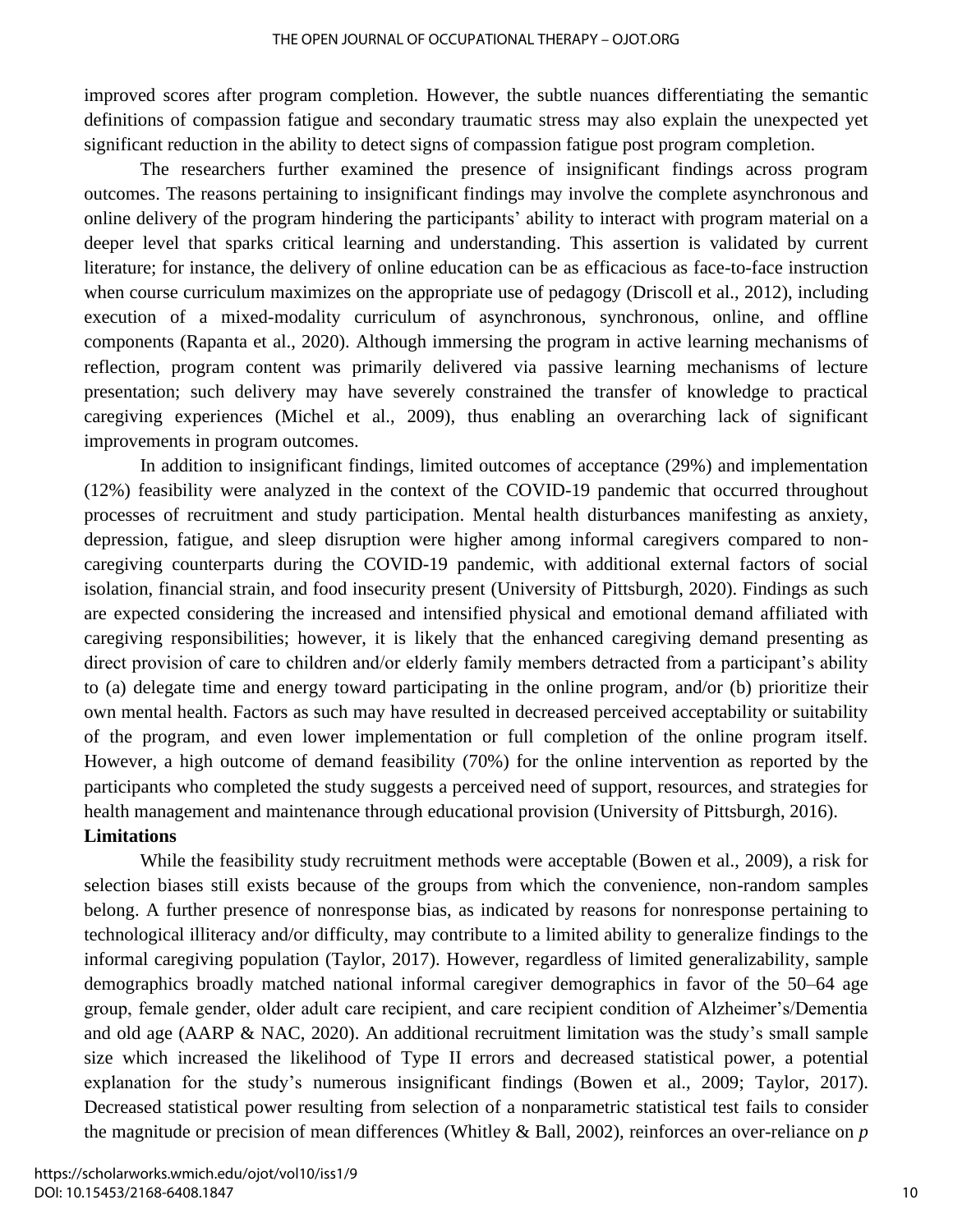values that undermines valid statistical testing (Thomas & Pencina, 2016), and ultimately poses challenges when making statistical assumptions about the quantitative data presented.

Additional limitations span to study design. While the participants indicated completion of the online program in the form of multiple-choice self-report during the post-survey, no mechanisms were embedded into the online program itself to authenticate participant completion. Reliance on self-report may enhance the study's risk for a social desirability bias, in which the participants may indicate online program completion for reasons of social acceptability, regardless of actual program completion (Lavrakas, 2008). Moreover, qualitative data obtained through open-ended questions pertaining to participant satisfaction was gained from the post-survey for the purposes of quality improvement; however, the data lacked phenomenological exploration of the caregiving experience as it related to the intervention. Use of a non-standardized 20-item survey instrument further presents with several underlying limitations related to measures of reliability and validity; such as the extent to which survey responses are predictably consistent and accurate in measuring the intended variables (Portney & Watkins, 2015). While the survey instrument broadly measured participant capabilities across domains of compassion fatigue, burnout, and secondary traumatic stress, the instrument lacked robust specificity and sensitivity to detect meaningful change, thus interfering with the ability to infer a true positive or negative across survey responses (Trevethan, 2017). Meaningful change is further threatened through selection of a 70-min untested intervention tool that, while alleviating information overload among the participants, limited the capacity to thoroughly and comprehensively elaborate on each mental health construct.

## **Future Research**

For generalizability, future studies should recruit a larger sample size of informal caregivers with processes of random sampling (Taylor, 2017). A larger sample size will permit selection of a parametric statistic for a more robust data analysis; this will prioritize consideration of effect sizes for more valid data interpretation versus a sole reliance on *p* values (Thomas & Pencina, 2016). Second, installation of a mechanism to ensure participant completion of the online program, including the embedment of attendance Quick Response Codes, online forms or polls, or consistent email follow up may increase program quality and validity (Tadayon, 2020); however, transition of program content to a different learning management system such as Canvas (Instructure Inc., 2020), or transference to a hybrid or inperson program may be preferred. As the majority of the participants were categorized in the mid to older adult age range, ease of accessibility and technological literacy should be considered in future studies when selecting a platform of delivery. Finally, a mixed-methods design with standardized instruments for data collection should be employed in future studies to (a) ensure effective collection of qualitative data for phenomenological exploration of the caregiving experience, and (b) increase the reliability and validity of study procedures for more robust quantitative data analysis. The researchers hope that data obtained from this feasibility study will add a component of fidelity to the online intervention, such that replication of the intervention with larger cohorts of caregivers in a pilot study and/or randomized control trial will expand and corroborate the current study's findings.

## **Conclusion**

The current study provided preliminary evidence suggesting that an asynchronous and dynamic online psychoeducational program may be a feasible intervention to support informal caregiver mental health. Contrary to researcher hypotheses, only 29% of the participants who consented to participate in the study completed part of the online program; however, the 12% who completed the entire online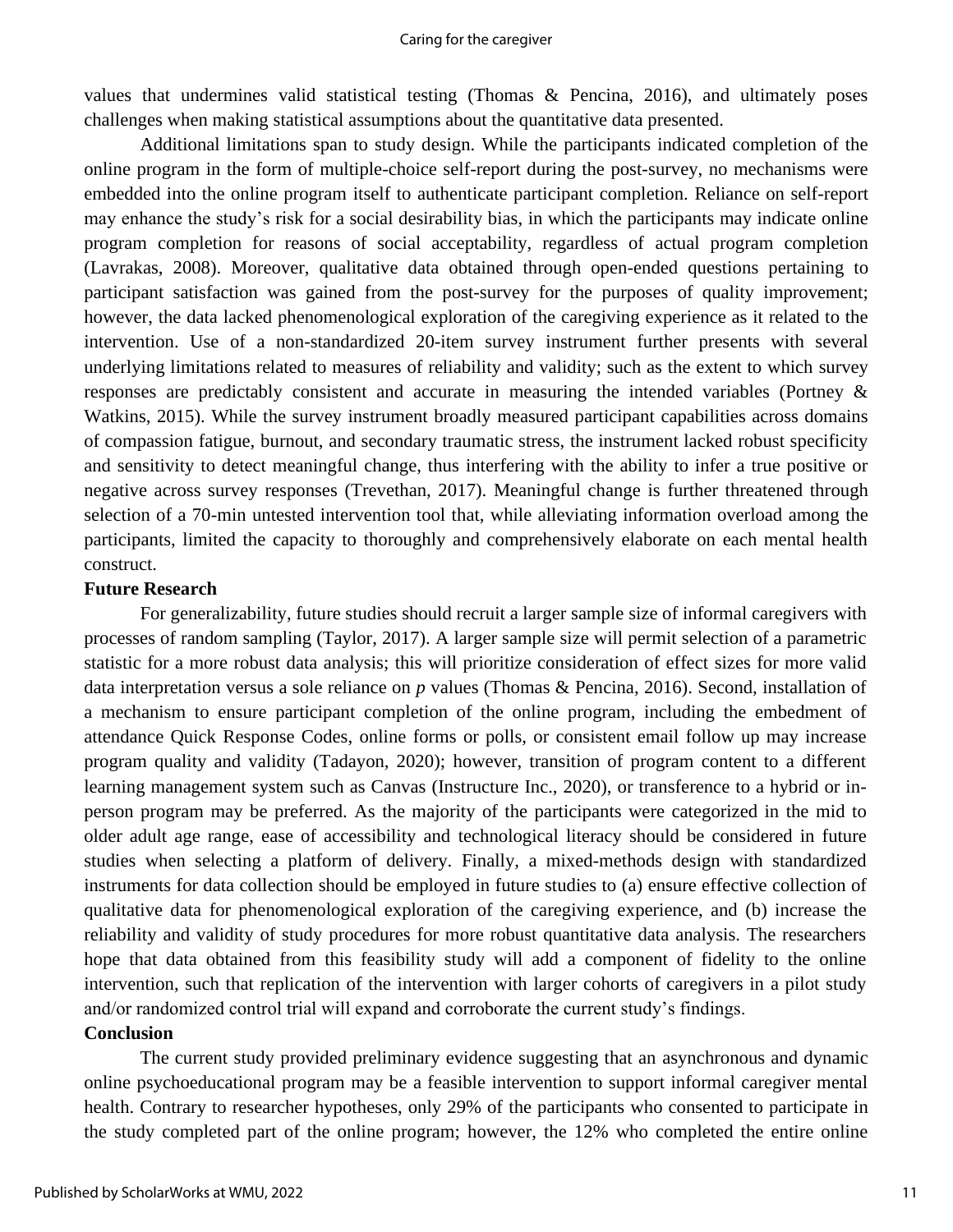program ranked significant improvements in their ability to detect, be aware of, and implement strategies for the construct of secondary traumatic stress. In congruence with researcher hypotheses, a perceived demand of the online program was strongly indicated (70%); however, a lack of statistically ranked findings for constructs of compassion fatigue, burnout, and care recipient-related outcomes contradicted research hypotheses, suggesting a need for improvement across study procedures and implementation. Future efficacy testing of the online program is needed with specific consideration of the COVID-19 pandemic and resulting social isolation impacting mental health. If found to be effective, dissemination of such programming to larger cohorts of caregivers is needed, as a caregiver's ability to attend to their care recipient is dependent on their ability to protect themselves from the adverse psychological effects that accompany the caregiving experience.

*Emily C. Koller, B.A., is a 2018 graduate of Creighton University and a 2021 Doctoral Candidate at the Program in Occupational Therapy at Washington University School of Medicine in St. Louis, Missouri.*

*Dr. Regina A. Abel, PhD, is an instructor, and part of the Child Health and Education Laboratory, at the Program in Occupational Therapy at Washington University School of Medicine in St. Louis, Missouri.*

*Dr. Lauren E. Milton, OTD, OTR/L, is an assistant professor at the Program in Occupational Therapy at Washington University School of Medicine in St. Louis, Missouri. Dr. Milton mentors students in scholarly work through the Innovations in Education Laboratory at the Program in Occupational Therapy.*

#### **References**

Abraham, J., Buol, T., & Milton, L. (2019, April 4–7). *Program development for informal caregivers of children and youth affected by cancer* [Conference poster presentation]. AOTA 2019 Annual Conference, New Orleans, Louisiana, United States.

Accreditation Council for Occupational Therapy Education. (August, 2020). *Accreditation Council for Occupational Therapy Education standards and interpretive guide*. [https://acoteonline.org/wp](https://acoteonline.org/wp-content/uploads/2020/10/2018-ACOTE-Standards.pdf)[content/uploads/2020/10/2018-ACOTE-](https://acoteonline.org/wp-content/uploads/2020/10/2018-ACOTE-Standards.pdf)[Standards.pdf](https://acoteonline.org/wp-content/uploads/2020/10/2018-ACOTE-Standards.pdf)

- American Association of Retired Persons, & National Alliance for Caregiving. (2020). *Caregiving in the U.S*. [https://www.caregiving.org/wp](https://www.caregiving.org/wp-content/uploads/2020/06/AARP1316_RPT_CaregivingintheUS_WEB.pdf)[content/uploads/2020/06/AARP1316\\_RPT\\_Care](https://www.caregiving.org/wp-content/uploads/2020/06/AARP1316_RPT_CaregivingintheUS_WEB.pdf) [givingintheUS\\_WEB.pdf](https://www.caregiving.org/wp-content/uploads/2020/06/AARP1316_RPT_CaregivingintheUS_WEB.pdf)
- American Occupational Therapy Association. (2016a). *Occupational therapy's role with mental health recovery* [Fact sheet]. [https://www.aota.org/~/media/Corporate/Files/A](https://www.aota.org/~/media/Corporate/Files/AboutOT/Professionals/WhatIsOT/MH/Facts/Mental%20Health%20Recovery.pdf) [boutOT/Professionals/WhatIsOT/MH/Facts/Men](https://www.aota.org/~/media/Corporate/Files/AboutOT/Professionals/WhatIsOT/MH/Facts/Mental%20Health%20Recovery.pdf)

[tal%20Health%20Recovery.pdf](https://www.aota.org/~/media/Corporate/Files/AboutOT/Professionals/WhatIsOT/MH/Facts/Mental%20Health%20Recovery.pdf) American Occupational Therapy Association. (2016b). *Occupational therapy's distinct value in mental* 

- *health*. [https://www.aota.org/Practice/Mental-](https://www.aota.org/Practice/Mental-Health/distinct-value.aspx)[Health/distinct-value.aspx](https://www.aota.org/Practice/Mental-Health/distinct-value.aspx)
- American Occupational Therapy Association. (2016c). *AOTA unveils Vision 2025*. [https://www.aota.org/AboutAOTA/vision-](https://www.aota.org/AboutAOTA/vision-2025.aspx) $2025 \text{.aspx}$
- American Occupational Therapy Association. (2020). Occupational therapy practice framework: Domain and process (4th ed.). *American Journal of Occupational Therapy*, *74*(Suppl. 2), 7412410010.

<https://doi.org/10.5014/ajot.2020.74S2001>

Associated Press-NORC Center for Public Affairs Research. (2018, October). *Long-term* 

*caregiving: The true costs of caring for aging adults*. [https://www.longtermcarepoll.org/wp](https://www.longtermcarepoll.org/wp-content/uploads/2018/10/Long-Term-Caregiving-2018-Report.pdf)[content/uploads/2018/10/Long-Term-](https://www.longtermcarepoll.org/wp-content/uploads/2018/10/Long-Term-Caregiving-2018-Report.pdf)[Caregiving-2018-Report.pdf](https://www.longtermcarepoll.org/wp-content/uploads/2018/10/Long-Term-Caregiving-2018-Report.pdf)

- Baum, C. M., Christiansen, C. H., & Bass, J. D. (2015). The Person-Environment-Occupation-Performance (PEOP) model. In C. H. Christiansen, C. M. Baum & J. D. Bass (Eds.), *Occupational therapy: Performance, participation, and well-being* (4th ed., pp. 49– 56). SLACK Incorporated.
- Bowen, D. J., Kreuter, M., Spring, B., Cofta-Woerpel, L., Linnan, L., Weiner, D., Bakken, S., Kaplan, C. P., Squiers, L., & Fernandez, M. (2009). How we design feasibility studies. *American Journal of Preventive Medicine*, *36*(5), 452–457. <https://doi.org/10.1016/j.amepre.2009.02.002>
- Centers for Disease Control and Prevention. (2017, April 6). *Prevention*. [https://www.cdc.gov/pictureofamerica/pdfs/Pictu](https://www.cdc.gov/pictureofamerica/pdfs/Picture_of_America_Prevention.pdf) [re\\_of\\_America\\_Prevention.pdf](https://www.cdc.gov/pictureofamerica/pdfs/Picture_of_America_Prevention.pdf)
- Chang, C. H. (2019, July 4). *Smart Testing and Learning (STL) and its applications in health care*  [Lecture presentation]*.* Taipei Medical University, Taipei, Taiwan.
- Cross, L. A. (2019). Compassion fatigue in palliative care nursing: A concept analysis. *Journal of Hospice and Palliative Nursing*, *21*(1), 21–28. https://doi.org/10.1097/njh.00000000000000477
- Driscoll, A., Jicha, K., Hunt, A. N., Tichavsky, L., & Thompson, G. (2012). Can online courses deliver in-class results? A comparison of student performance and satisfaction in an online versus a face-to-face introductory sociology course. *Teaching Sociology*, *40*(4), 312–331. <https://doi.org/10.1177/0092055X12446624>
- Figley, C. (1995). Compassion fatigue as secondary traumatic stress disorder: An overview. In C. R. Figley (Ed.), *Compassion fatigue: Coping with secondary traumatic stress disorder in those who treat the traumatized* (pp. 1–20). Brunner/Mazel.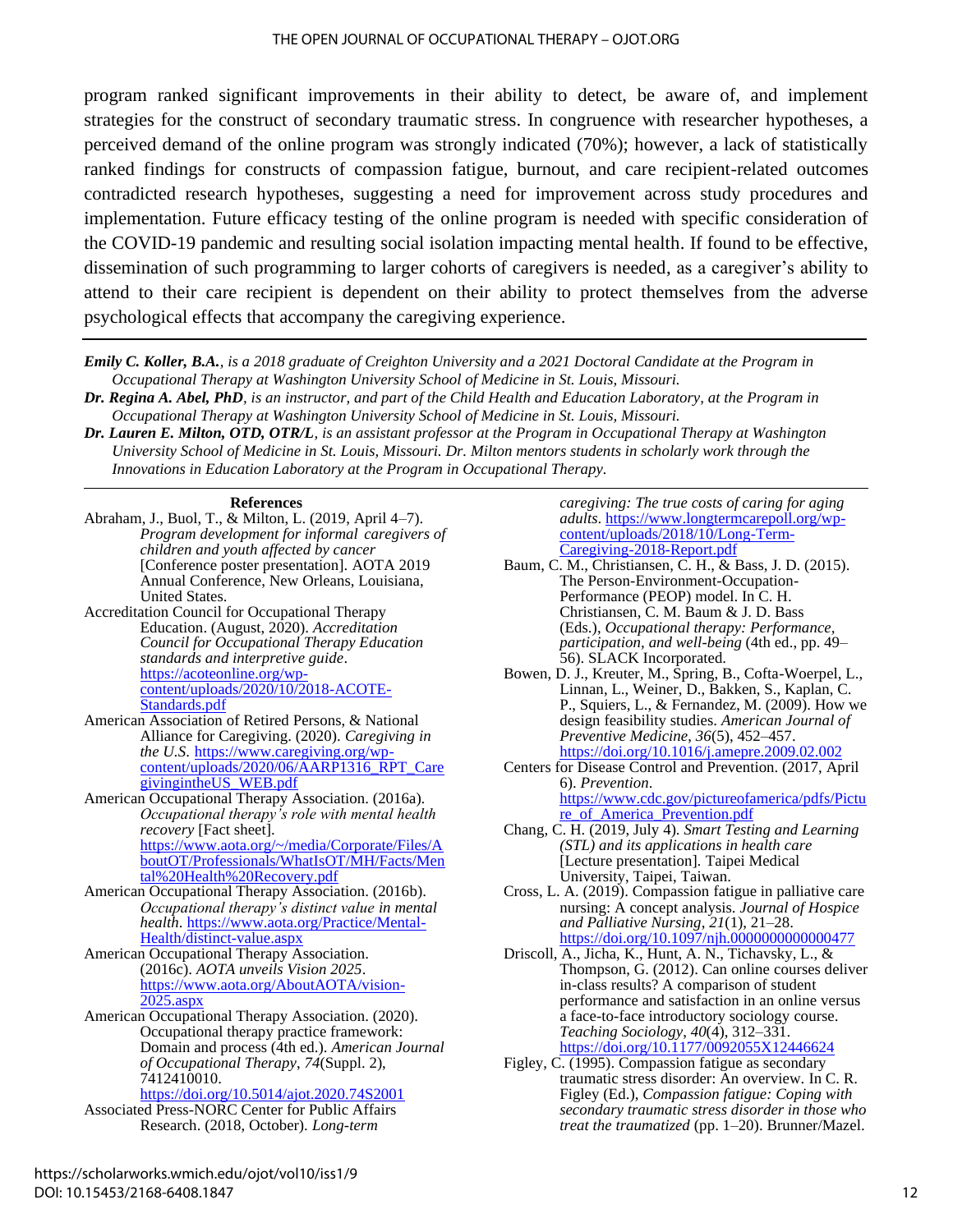Figley Institute. (2012). *Basics of compassion fatigue*. San Antonio, TX.

- Flarity, K., Gentry, J. E., & Mesnikoff, N. (2013). The effectiveness of an educational program on preventing and treating compassion fatigue in emergency nurses. *Advanced Emergency Nursing Journal*, *35*(3), 247–258. <https://doi.org/10.1097/TME.0b013e31829b726f>
- Gérain, P., & Zech, E. (2019). Informal caregiver burnout? Development of a theoretical framework to understand the impact of caregiving. *Frontiers in Psychology*, *10* (1748). <https://doi.org/10.3389/fpsyg.2019.01748>
- Honea, N. J., Brintnall, R., Given, B., Sherwood, P., Colao, D. B., Somers, S. C., & Northouse, L. L. (2008). Putting evidence into practice: Nursing assessment and interventions to reduce family caregiver strain and burden. *Clinical Journal of Oncology Nursing*, *12*(3), 507–516. <https://doi.org/10.1188/08.Cjon.507-516>
- Housten, A. J., Abel, R. A., Lindsey, T., & King, A. A. (2016). Feasibility of a community-based sickle cell trait testing and counseling program. *Journal of Health Disparities Research and Practice*, *9*(3), 1.
- Hwang, T. J., Rabheru, K., Peisah, C., Reichman, W., & Ikeda, M. (2020). Loneliness and social isolation during the COVID-19 pandemic. *International Psychogeriatrics*, 1–4. <https://doi.org/10.1017/S1041610220000988>
- IBM Corp. (2020). *IBM SPSS Statistics for Windows, Version 27.0*. IBM Corp. Instructure, Inc. (2020). *Canvas learning management system* [Webbased learning management system]. <https://www.instructure.com/>
- Kim, S. (2020). Caregivers' information overload and their personal health literacy. *Western Journal of Nursing Research*, *43*(5), 431–441. <https://doi.org/10.1177/0193945920959086>
- King, H. C., Spence, D. L., Hickey, A. H., Sargent, P., Elesh, R., & Connelly, C. D. (2015). Auricular acupuncture for sleep disturbance in veterans with post-traumatic stress disorder: A feasibility study. *Military Medicine*, *180*(5), 582–590. <https://doi.org/10.7205/MILMED-D-14-00451>
- Lavrakas, P. J. (2008). Social desirability. In *Encyclopedia of Survey Research Methods*, *1-0.*  Sage Publications, Inc. <https://doi.org/10.4135/9781412963947>
- Li, Q., & Loke, A. Y. (2013). The positive aspects of caregiving for cancer patients: A critical review of the literature and directions for future research. *Psycho-Oncology*, *22*(11), 2399–2407. <https://doi.org/10.1002/pon.3311>
- Lu, Y., Thrasher, K., Fayssoux, K., Latini, D., & Scherger, J. (2018, April). Caring for the caregiver: A lifestyle intervention for caregivers of dementia patients [Selected abstract]. *Integrative Medicine: A Clinician's Journal*, *17*(2), 58–61.
- Maslach, C., Jackson, S. E., & Leiter, M. P. (1996). *Maslach burnout inventory* (3rd ed.)*.* Consulting Psychologists Press.
- Michel, N., Cater III, J. J., & Varela, O. (2009). Active versus passive teaching styles: An empirical study of student learning outcomes. *Human Resource Development Quarterly*, *20*(4), 397– 418.<https://doi.org/10.1002/hrdq.20025>
- Mosquera, I., Vergara, I., Larrañaga, I., Machón, M., del Río, M., & Calderón, C. (2016). Measuring the impact of informal elderly caregiving: A systematic review of tools. *Quality of Life Research*, *25*, 1059–1092. <https://doi.org/10.1007/s11136-015-1159-4>
- Mulry, C., Gardner, J., Swarbrick, M., Maltempi, O., Ramirez, M., DiMaiuta, A., & Wollny, K. (2020). Feasibility of the Let's Go Mobility Program for community dwelling adults with mental disorders. *Occupational Therapy in Mental Health*, *36*(4), 307–329. <https://doi.org/10.1080/0164212X.2020.1825151>
- National Child Traumatic Stress Network. (n.d.). *Secondary traumatic stress: Introduction.*  [https://www.nctsn.org/trauma-informed](https://www.nctsn.org/trauma-informed-care/secondary-traumatic-stress)[care/secondary-traumatic-stress](https://www.nctsn.org/trauma-informed-care/secondary-traumatic-stress)
- Perregrini, M. (2019). Combating compassion fatigue. *Nursing*, *49*(2), 50–54. [https://doi.org/10.1097/01.NURSE.0000552704.](https://doi.org/10.1097/01.NURSE.0000552704.58125.fa) [58125.fa](https://doi.org/10.1097/01.NURSE.0000552704.58125.fa)
- Pfaff, K. A., Freeman-Gibb, L., Patrick, L. J., DiBiase, R., & Moretti, O. (2017). Reducing the "cost of caring" in cancer care: Evaluation of a pilot interprofessional compassion fatigue resiliency programme. *Journal of Interprofessional Care*, *31*(4), 512–519.
- <https://doi.org/10.1080/13561820.2017.1309364> Portney, L. G., & Watkins, M. P. (2015). *Foundations of clinical research: Applications to practice* (3rd ed.). Prentice Hall.
- Potter, P., Deshields, T., Berger, J. A., Clarke, M., Olsen, S., & Chen, L. (2013). Evaluation of a compassion fatigue resiliency program for oncology nurses*. Oncology Nursing Forum*, *40*(2), 180–187. <https://doi.org/10.1188/13.Onf.180-187>
- Prezi Inc. (2020). *Prezi* [Presentation software]. San Francisco, CA. [https://prezi.com/?click\\_source=logged\\_element](https://prezi.com/?click_source=logged_element&page_location=header&element_type=logo) [&page\\_location=header&element\\_type=logo](https://prezi.com/?click_source=logged_element&page_location=header&element_type=logo)
- Rapanta, C., Botturi, L., Goodyear, P., Guàrdia, L., & Koole, M. (2020). Online university teaching during and after the Covid-19 crisis: Refocusing teacher presence and learning activity. *Postdigital Science and Education*, *2*, 923–945. <https://doi.org/10.1007/s42438-020-00155-y>
- Sartor, T. A. (2016). Vicarious trauma and its influence on self-efficacy. *American Counseling Association*, *27*. [https://www.counseling.org/docs/default](https://www.counseling.org/docs/default-%09source/vistas/article_2721c024f16116603abcacff0000bee5e7.pdf?sfvrsn=6)[source/vistas/article\\_2721c024f1611660](https://www.counseling.org/docs/default-%09source/vistas/article_2721c024f16116603abcacff0000bee5e7.pdf?sfvrsn=6) [3abcacff0000bee5e7.pdf?sfvrsn=6](https://www.counseling.org/docs/default-%09source/vistas/article_2721c024f16116603abcacff0000bee5e7.pdf?sfvrsn=6)
- Sehremelis, T., & Wang, D. (2019, November 18). Caregiver lifestyle intervention program: Promoting better self-care. *OT Practice Magazine.* [https://www.aota.org/Publications-](https://www.aota.org/Publications-%09News/otp/Archive/2019/caregiver-intervention.aspx)[News/otp/Archive/2019/caregiver](https://www.aota.org/Publications-%09News/otp/Archive/2019/caregiver-intervention.aspx)[intervention.aspx](https://www.aota.org/Publications-%09News/otp/Archive/2019/caregiver-intervention.aspx)
- Shilling, V., Starkings, R., Jenkins, V., Cella, D., & Fallowfield, L. (2019). Development and validation of the caregiver roles and responsibilities scale in cancer caregivers. *Quality of Life Research*, 1–14. <https://doi.org/10.1007/s11136-019-02154-4>
- Sklenarova, H., Krümpelmann, A., Haun, M. W., Friederich, H. C., Huber, J., Thomas, M., Winkler, E. C., Herzog, W., & Hartmann, M.